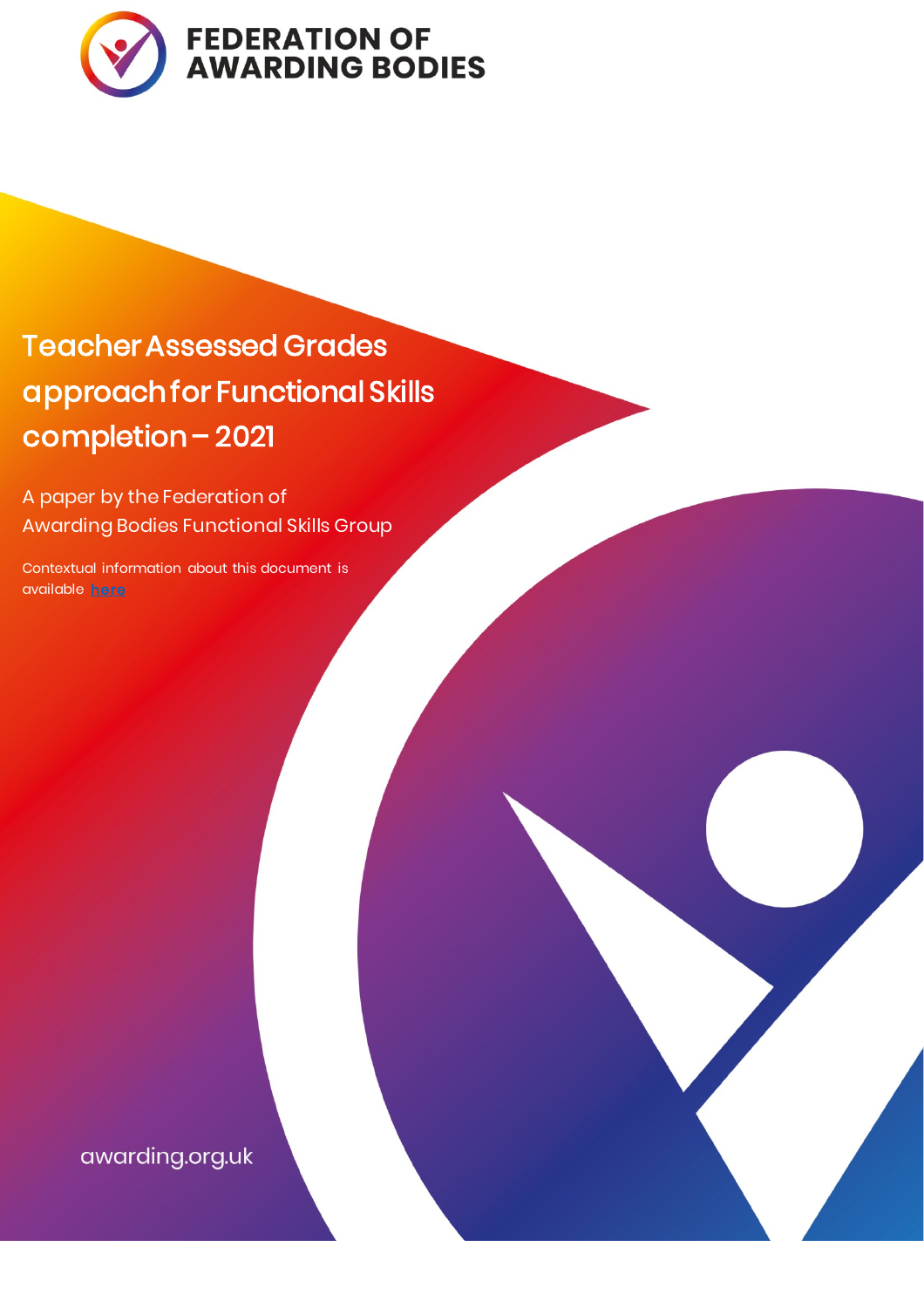# **Background and overview of the paper**

The Ofqual/DfE consultation outcome on 'Alternative arrangements for the award of VTQs and other general qualifications in 2021' sets out:

*"...Functional Skills, have 'on-demand' shorter assessments. Where these can be delivered in line with public health measures, including remotely, the Department's policy position is that they should be permitted to continue to proceed. This is to ensure that students and other learners can continue to progress fairly and acknowledges that providers have been implementing protective measures and adapting assessments such as moving to remote assessment."*

*"These qualifications are often taken on demand, with more frequent external examination and assessment opportunities throughout the year, and we do not see a strong rationale for preventing these assessments from continuing where they can be delivered in line with public health guidelines. A number of awarding organisations have recently invested in remote assessment solutions for FSQs. Therefore, the Department proposes that remote assessments should be taken by FSQ learners where these assessments can continue and learners are able to access them. For students and other learners who are unable to access FSQ assessments, an alternative method of awarding these qualifications may be needed to ensure these learners can progress."*

Functional Skills will therefore offer a Teacher Assessed Grade (TAG) option, as a last resort, where a centre can demonstrate it is not possible to live test individual learners, who are assessment ready, for safety reasons.

This paper sets out what this TAG approach will be for all Functional Skills subjects (both Legacy and Reformed) from Entry 1 to Level 2. This is a FAB document, agreed across all Functional Skills awarding organisations. Therefore, how each awarding organisation operates may differ and each will produce their own guidance based on this document. It is important for centres to have clarity that the overarching principles will be the same. The principles follow DfE policy.

Principles of any TAG arrangement for Functional Skills:

- Live testing will continue as this is the preferred method of assessment for Functional Skills. This testing could take place face-to-face or using adaptations such as being delivered remotely.
- Centres must investigate all live testing and adaptation options before approaching their awarding organisation with an application for a Functional Skills TAG. Centres will need to evidence how all options have been explored and exhausted for each learner.
- As live testing should be the primary method of awarding, and TAGs should only be requested when centres can clearly demonstrate learners are assessment ready, unable to access an assessment safely, and as a 'last resort', centres should not request to submit TAGs for whole cohorts.
- Implementation of any TAG arrangement will start once Ofqual's regulatory framework comes into effect and will remain in place until 31 August 2021 as per VCRF requirements. Only learners that the centre expected to be entered for assessment between 1 August 2020 and 31 August 2021 and deemed to be eligible, with suitable evidence to support a pass grade against the assessment, should be put forward.
- Learner eligibility will be determined by criteria clearly defined by the awarding organisations, in line with policy positions from the DfE, which centres must follow.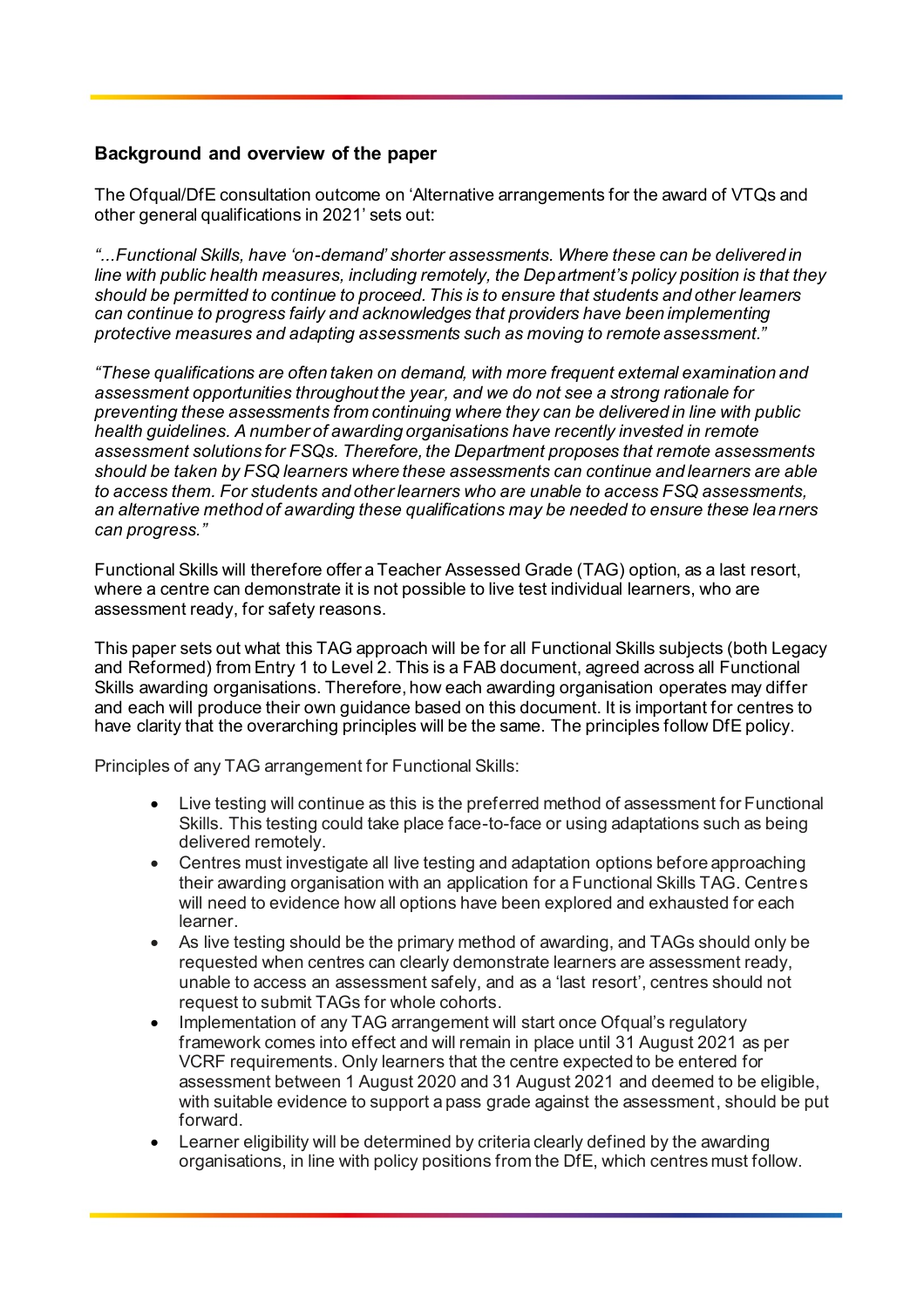• Centres must retain suitable evidence, of both a learner's eligibility and what has been used to support any TAG judgements, as this may be requested for review by awarding organisations.

## **Implementation**

Any TAG approach will need to replicate, as far as possible, the needs of centres and learners who require results. Most awarding organisations operate an on-demand testing model while a smaller number offer these tests in short windows. Awarding organisations will operate an approach which enables centres to explore all possible live testing options including adaptations, select learners for a Teacher Assessed Grade (TAG), gather appropriate evidence, complete internal standardisation and for awarding organisations to complete quality assurance activities and issue results in a timely manner.

Awarding organisations operate TAGs at an assessment level rather than against the qualification.

Each awarding organisation will implement this TAG arrangement in a way that works for them and their customers, ensuring that all activities can be completed within the timeframe including:

- Centre attempts to live test
- Centre identifies learners unable to access a live test safely
- Centre applies to their awarding organisation to use TAGs for eligible learners
- Centre implements TAG approach in line with AO guidance
- Centre completes internal quality assurance processes
- Centre submits TAGs to AO
- Awarding organisation completes external quality assurance processes
- Awarding organisation issues results.

# **Learner eligibility and TAG evidence**

Live testing, either remotely or in person, remains available throughout the period and must always be the primary option. Adaptations to delivering live tests have been made so centres **must** explore and exhaust all these options before considering a TAG for any learner. There is a clear expectation from DfE that TAGs will be an exception process rather than the 'norm' for Functional Skills qualifications. Therefore, eligibility for a learner to be **considered** for a TAG has to be clearly established, by the centre, **before** any teacher judgement based on supporting evidence is considered.

A learner who has completed their course of study could be considered for a TAG application provided the centre can demonstrate:

- the learner's end date is in the past
- the learner would have been eligible for a TAG **at the time they intended to take a live test**
- the centre has supporting evidence to demonstrate the learner was assessment ready
- the centre can demonstrate it is **not safe** to invite the learner back to take a test **and** has explored all possible adaptations to test.

Evidence of all these points **must** be retained within the centre as the awarding organisation may need sight of this before being able to approve a TAG.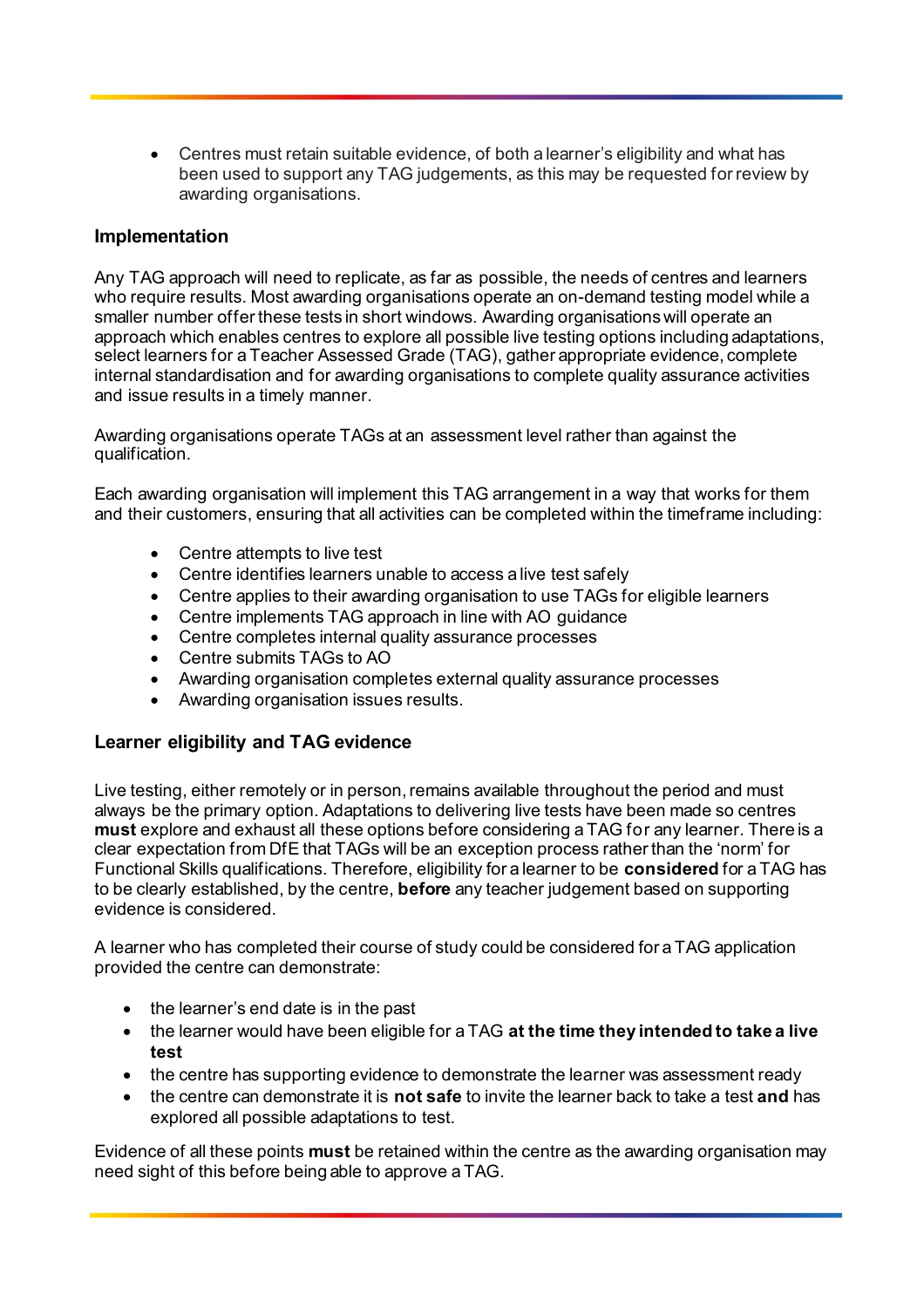# **Establishing learner eligibility**

Centres must demonstrate that normal assessment arrangements are not safe and that the learner cannot:

- access an assessment face-to-face
- access an assessment utilising adaptations such as remote invigilation or assessment
- delay the assessment.

A key part of the eligibility judgement must be a consideration of when each learner requires the result and, working back from the end date when the result is required, whether there is likely to be a clear opportunity for the learner to access a live test saf ely in any way before that date. Centres will need to clearly justify why each learner is eligible for a TAG, providing clear evidence of the options they have explored to access live testing for each learner.

Where centres can demonstrate that they have explored all possible options for each individual learner to take a live test, including all possible adaptations that have been put in place, then centres may proceed with an application to the awarding organisation to submit TAGs for each individual learner.

# **Applying for TAGs**

To apply to use a TAG, a learner must be assessment ready, which can be evidenced, and centres must have evidence to demonstrate why that learner is unable to access a live test for safety reasons.

In order to submit a TAG, each learner must have a body of evidence which can be used to inform a TAG judgment.

Provided centres can evidence:

- the efforts made to live test
- the learner's readiness to take an assessment
- the body of evidence that is used to support a TAG judgement

then a TAG application can be submitted for consideration.

The awarding organisation will review the centre's application and advise them of the outcome. An application can still be rejected at this stage if the awarding organisation is not satisfied that the evidence supports the application.

# **Evidence to support the process**

The following criteria should support eligibility judgements. Centres will need to have clear records in place which may be reviewed as part of the quality assurance process, to provide reassurance that the learners selected are eligible and any outcomes are robust and a true reflection of the learner's achievement.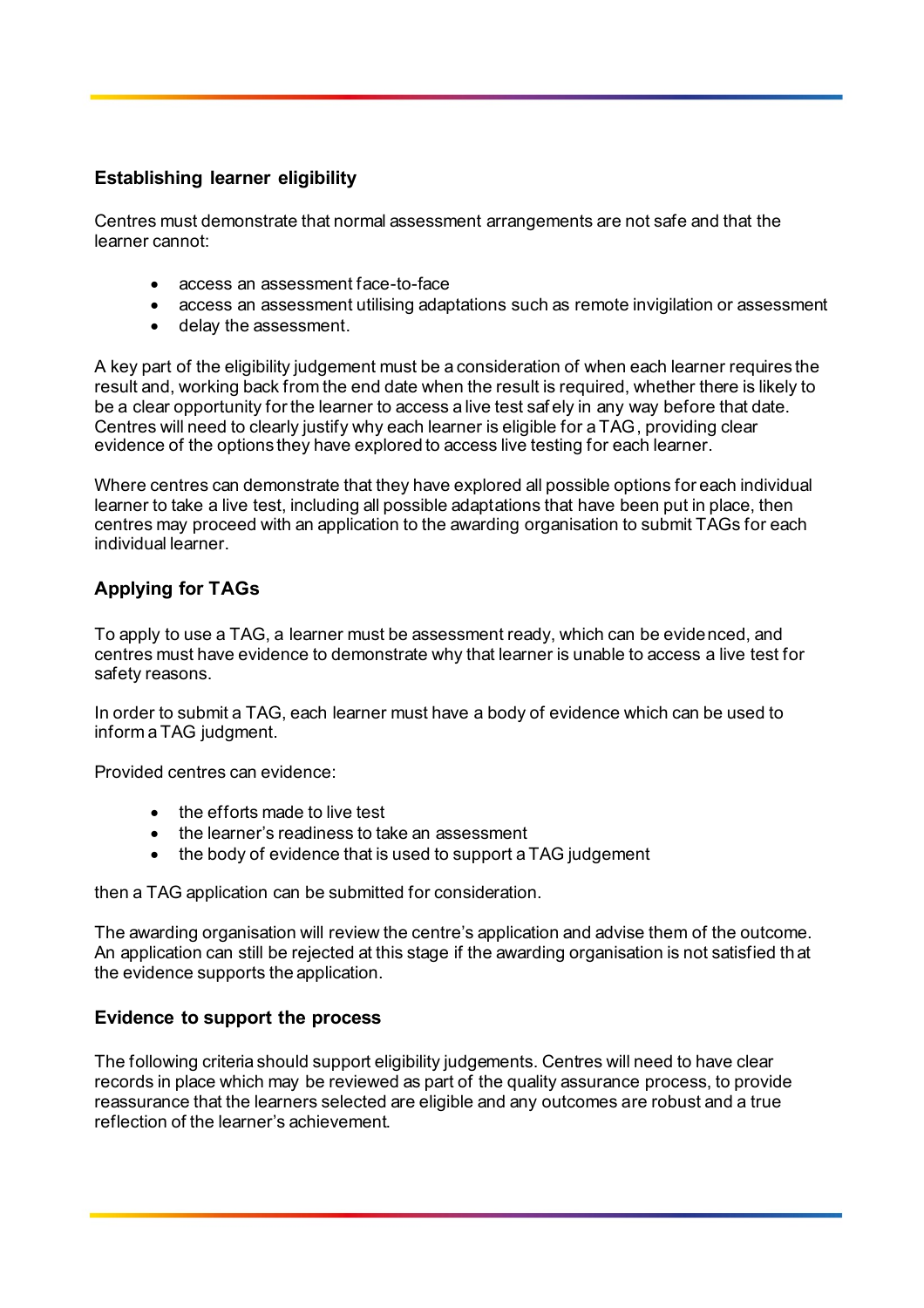| <b>Requirements for TAG application</b>                                                                                                                       | <b>Evidence to support TAG application</b>                                                                                                                                                                                                                                                                                                                                                                                                                                                                                                                                                           |
|---------------------------------------------------------------------------------------------------------------------------------------------------------------|------------------------------------------------------------------------------------------------------------------------------------------------------------------------------------------------------------------------------------------------------------------------------------------------------------------------------------------------------------------------------------------------------------------------------------------------------------------------------------------------------------------------------------------------------------------------------------------------------|
| Reason why learner is eligible including:<br>why learner cannot take a live test<br>why a learner needs a result now<br>that the learner is assessment ready. | Rationale from the centre with:<br>clear evidence to demonstrate efforts<br>to live test (both face-to-face and<br>remotely)<br>need for a result by a set date to<br>$\bullet$<br>support progression<br>readiness for assessment between 1<br>August 2020 and 31 August 2021.                                                                                                                                                                                                                                                                                                                      |
| Supporting evidence for the TAG:<br>Centre must have a body of evidence that a<br>teacher can use to form the basis of their<br>TAG judgement                 | Recommended evidence includes, but is not<br>limited to:<br>completed sample/past paper taken as<br>a mock test including the conditions<br>the mock was taken under<br>formative assessment results.<br>This could be further supported by other<br>evidence which may include, but is not limited<br>to:<br>any other learner work towards the<br>qualification (i.e. work they have<br>independently undertaken in class or<br>at home)<br>learner work demonstrating the skills<br>assessed by FS qualifications that has<br>been completed in support of another<br>qualification learning aim. |
| Supporting the TAG:<br>Using the evidence, the teacher can confirm<br>that they believe the learner would<br>have passed/achieved the assessment              | Evidence described above plus commentary<br>from the teacher using agreed pass<br>descriptors to demonstrate how the evidence<br>aligns.                                                                                                                                                                                                                                                                                                                                                                                                                                                             |

While the use of a past/sample paper is not mandated, we **highly recommend** the use of this material as a key part of any supporting evidence as these tests have been produced by the awarding organisation and are therefore seen as a standardised source of evidence.

Conditions for completion of the mock test will not be mandated but the test used and the mark scheme applied must be an awarding organisation produced sample, practice or past paper made available by us for this purpose. Awarding organisations will provide clear guidance on the pass threshold to enable accurate assessment that will reflect the standards within the live assessments.

While conditions for collating evidence are not mandated, centres will need to consider the conditions through which this evidence is gathered, and should implement measures to ensure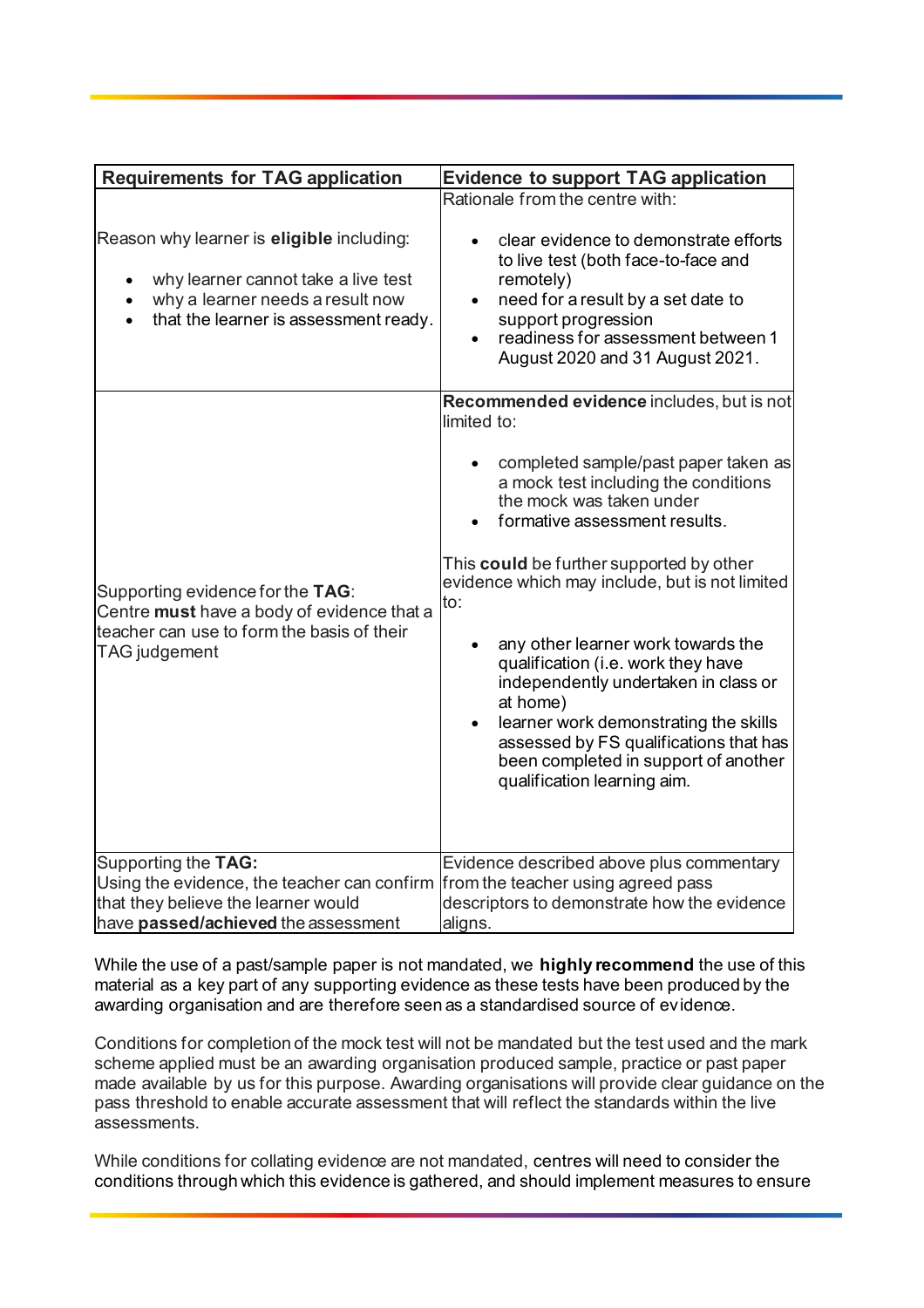they are confident that the evidence is authentic to the learner, the evidence is reliable and comparable to those going through live testing.

Centres must therefore record the conditions under which the evidence has been produced, and where evidence has been gathered without control, they should include other supporting evidence to corroborate this to provide reassurances of the learner's overall ability to achieve the qualification and progress. 

#### **Centre declaration**

Each centre must submit to their awarding organisation a declaration from their Head of Centre that confirms:

- They have explored all possible avenues to live test either in-person or remotely and with all available adaptations for the learners being put forward for TAGs
- They are only entering TAGs for learners who are eligible and have the valid reason of safety concerns as to why they cannot access live assessment
- They have supporting evidence available for each learner that underpins a judgement and supports the award of a TAG
- They will adhere to the process defined by the awarding organisation in relation to TAG arrangements
- The approach the centre has taken to making judgements e.g. the evidence that has been used to base their judgements on
- They have internally quality assured all decisions made in relation to TAGs and the approach they took to this
- They have compared the volume of achievement for their submissions against previous years.

The centre will have completed a robust internal quality assurance (IQA) process in line with its awarding organisation practices, demonstrating that all judgements have been standardised before TAGs are submitted.

The centre must retain the supporting evidence for both eligibility and TAG decisions within the centre as awarding organisations may request sight of this as part of external quality assurance processes to verify the outcomes for all learners.

Awarding organisations will require a Head of Centre declaration prior to the release of any results awarded through the TAG process. This may be in the form of one overarching declaration for all TAG submission windows until August 2021, or a separate declaration for each submission a centre makes. Any false declaration will be investigated by the awarding organisation and appropriate actions will be taken.

Centres must retain the supporting evidence for both eligibility and TAGs within the centre for use as part of any quality assurance process the awarding organisation may put in place to verify the outcomes for all learners.

#### **Internal quality assurance**

Each awarding organisation will set out its approach to internal quality assurance and publish this to centres. Awarding organisations already have in place clearly defined internal quality assurance processes for Functional Skills elements which are internally assessed and externally verified. Centres should follow their awarding organisation's guidance, keeping clear records of all internal processes used to arrive at the TAG outcomes for each learner. This will enable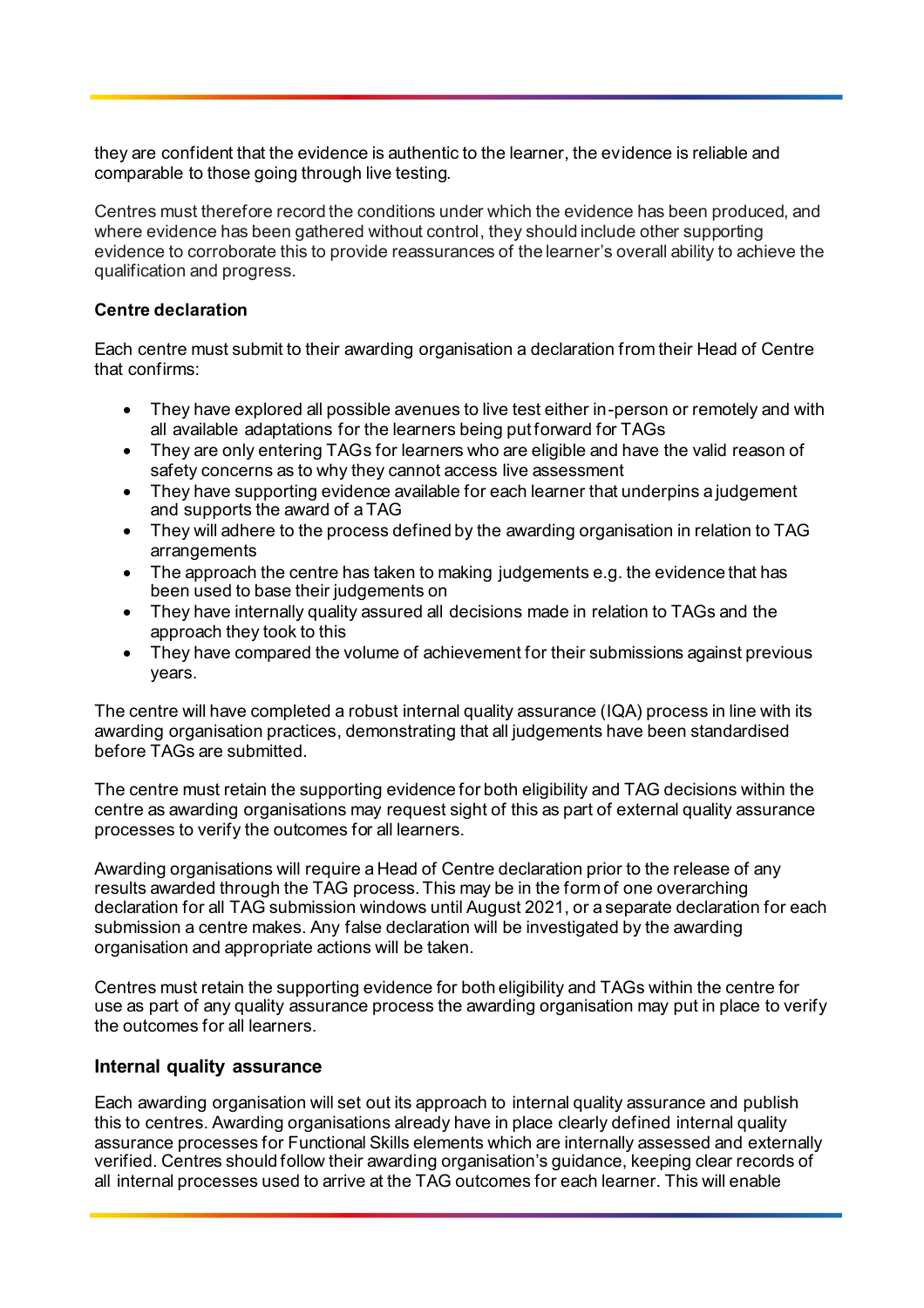centres to demonstrate each TAG has been quality assured, reducing the risk of malpractice or unconscious bias.

An outline of the expected IQA process is as follows:

For each TAG, centres must follow an internal quality assurance process before the TAG is submitted which meets the requirements below:

a. Internal sign-off

Each TAG will be determined by a teacher. This judgement should then be internally quality assured by another staff member. This would ideally be the Head of Department, or someone who usually conducts the role of Internal Quality Assurer for Functional Skills. Where a staff member might have a personal interest in a learner (for example, as a relative), Heads of Centre should make sure that additional controls are put in place, as appropriate.

b. Head of Centre sign-off

The Head of Centre will be required to confirm that the TAGs are a true representation of learner performance. If the Head of Centre is unavailable to do this, it may be delegated to a deputy. In reviewing these TAGs, the Head of Centre should consider how the volume of learners achieving compares with previous years (i.e. 2020, 2019 and 2018).

The Head of Centre will be required to submit a declaration confirming this when the TAGs are submitted. The declaration should include details of the evidence that was used, and a justification if the achievement rate is significantly different from previous cohorts.

Awarding organisations will not expect centres to use the TAG process for learners not yet reaching a pass threshold as TAGs can be submitted at multiple opportunities throughout the TAG period, once learners become eligible. That eligibility must be kept under review, with learners only being put forward for consideration as centres establish evidence that would support a pass TAG if the learner remains eligible as they are still unable to take a live test safely.

# **External quality assurance**

The awarding organisation will need to be satisfied that the centre's internal process is robust and leads to fair and accurate outcomes for the learners included in any alternative arrangement. It is vital that centres retain all evidence and clear records as awarding organisations may request access to:

- All or some of the evidence used to confirm learner eligibility
- All or some of the evidence used to support TAG judgements
- Records of the IQA process and the learner evidence reviewed at each stage
- Head of Centre declaration of the outcomes

The awarding organisation may choose to quality assure the process a centre has followed to ensure that the centre is following its own processes adequately. It may choose to extend these checks to review a sample of the evidence used and, in extreme cases where concerns remain, may ask to see all evidence for all learners to provide reassurances of the validity of the outcomes produced by the centre.

Awarding organisations may use all evidence at its disposal, taking a risk-based approach, to decide on the nature of the checks it carries out for each centre which may vary on a case-by-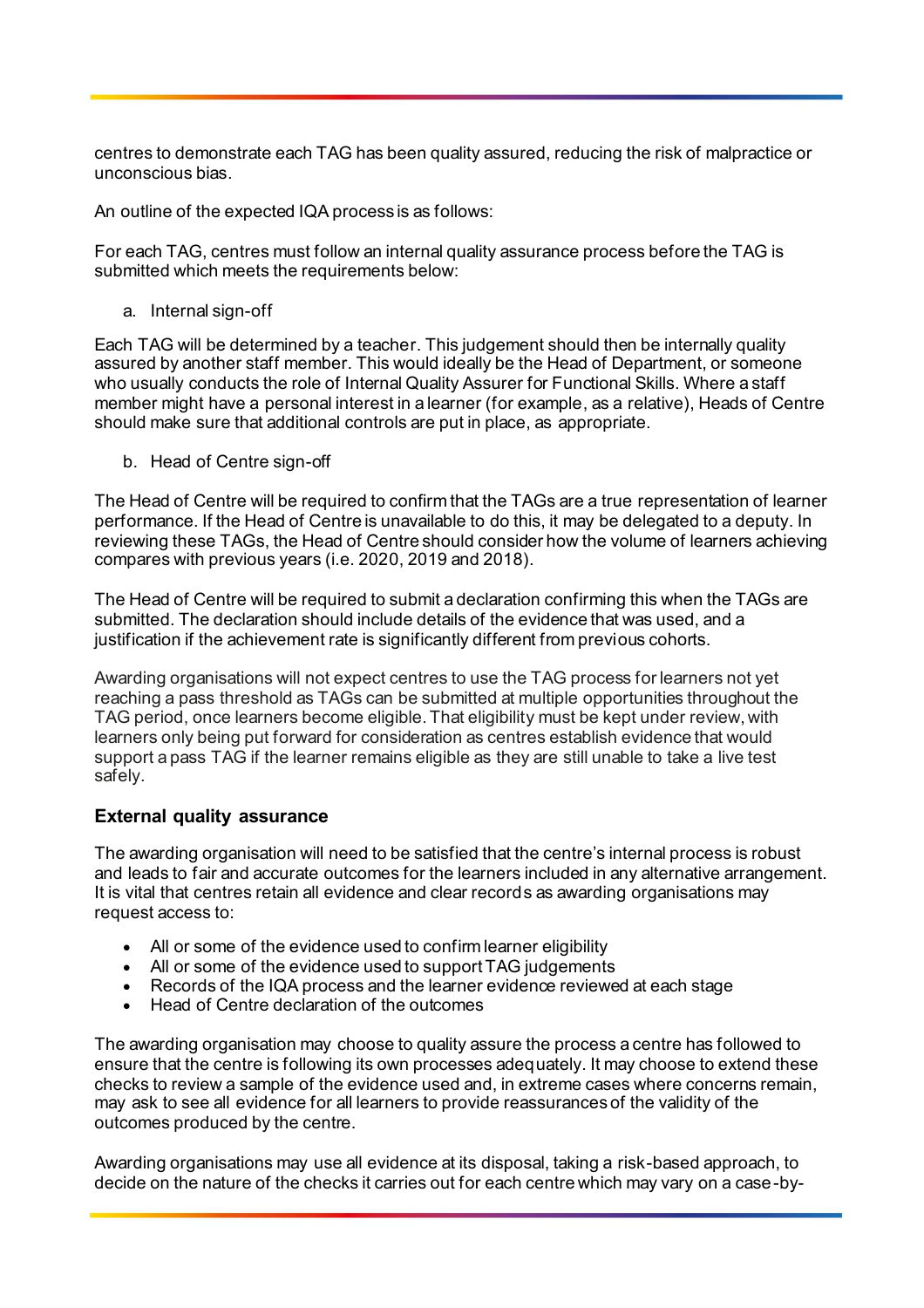case basis. It may, for example, choose to increase any sampling in cases where a significant volume of learners is submitted in any given period.

Awarding organisations should carry out additional checks on data it holds for individual centres to satisfy itself that the volume of learners being submitted is valid. If the awarding organisation has any outstanding concerns regarding an individual centre's submission, it may withhold results until it has satisfied itself of the validity of the centre's submission

## **Issuing results**

Once the awarding organisation has assured itself of the validity of the centre's submission in any given period, where results are normally issued on-demand, the awarding organisation will release the results on a rolling basis in a similar way to live test results. It is for each awarding organisation to determine the best approach and how often results will be released.

#### **Malpractice and maladministration**

Where an awarding organisation has any concerns regarding a centre's submission it may choose to take further action over and above the quality assurance activities outlined above. Where serious concerns are identified, an awarding organisation may choose to withhold results for any or all learners included in a centre's submission pending the outcome to any further investigation.

# **Appeals**

TAGs will only need to be submitted to the awarding organisation where centres have evidence to support the award of a Pass grade, where the centre can clearly demonstrate that the learner(s) are unable to access a live test. Where a centre decides a learner is not eligible for a TAG, learners will be able to appeal to their centre if they can demonstrate that they:

- are unable to take a live test either remotely or in-person
- are unable to complete a live test with other existing adaptations
- require a result immediately for progression purposes.

This must be further supported by evidence that would be used to underpin a teacher judgement. So, the learner would need to demonstrate to the centre that they:

- are assessment ready
- have sufficient supporting evidence demonstrating they are capable of passing the assessment.

If, on reviewing the learner's appeal, a centre believes that an error of judgement has been made and a TAG should be requested, the centre can submit a TAG during the eligible period (up to 31 August 2021) provided that they have conducted internal quality assurance to support the application. All evidence of the appeals process must be retained within the centre.

If the outcome of the centre review is that a TAG should not be submitted for the learner, the centre should explain the reason for this to the learner and support them to understand the decision.